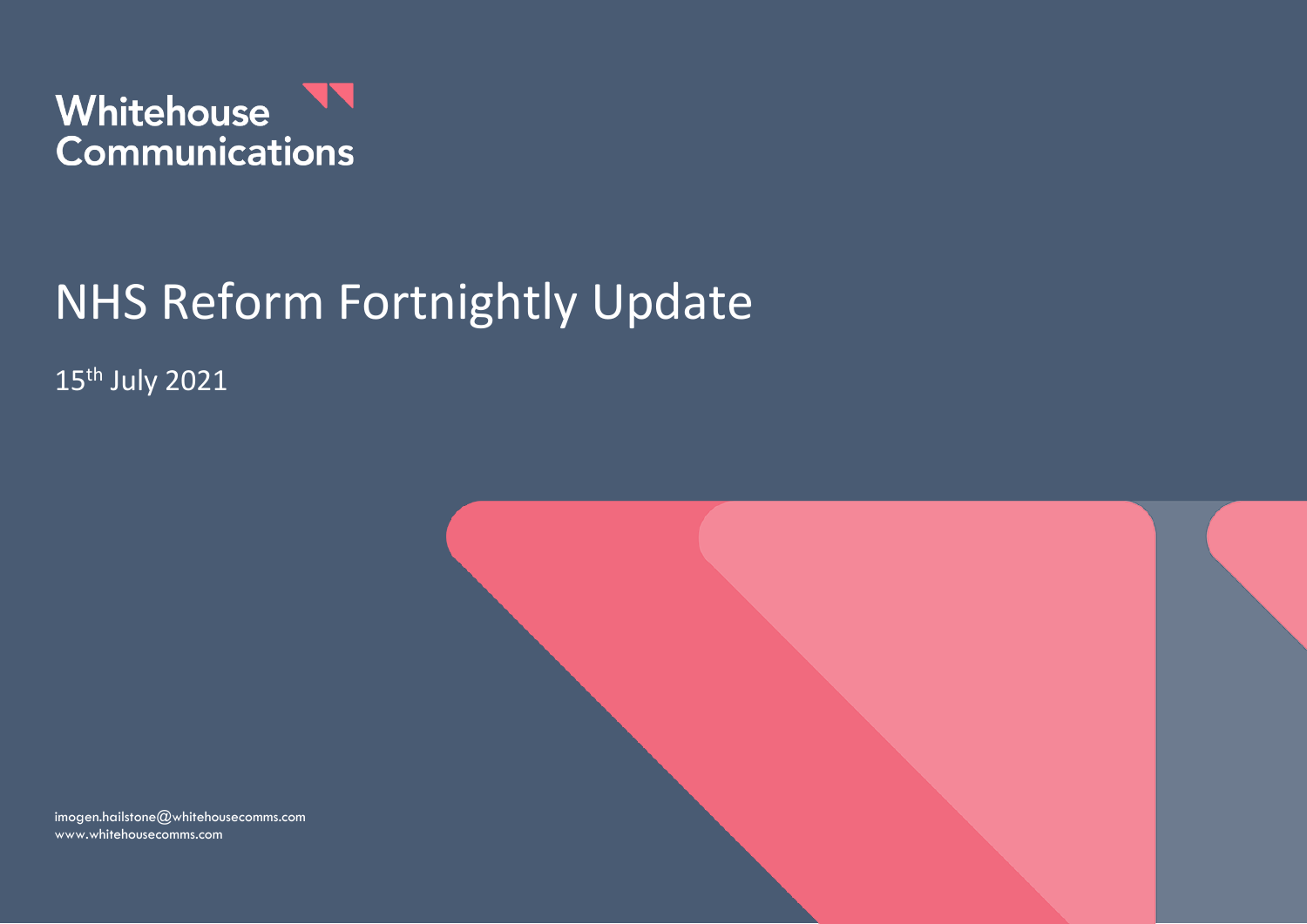## Retrospective report:  $1<sup>st</sup>$  July  $-15<sup>th</sup>$  July

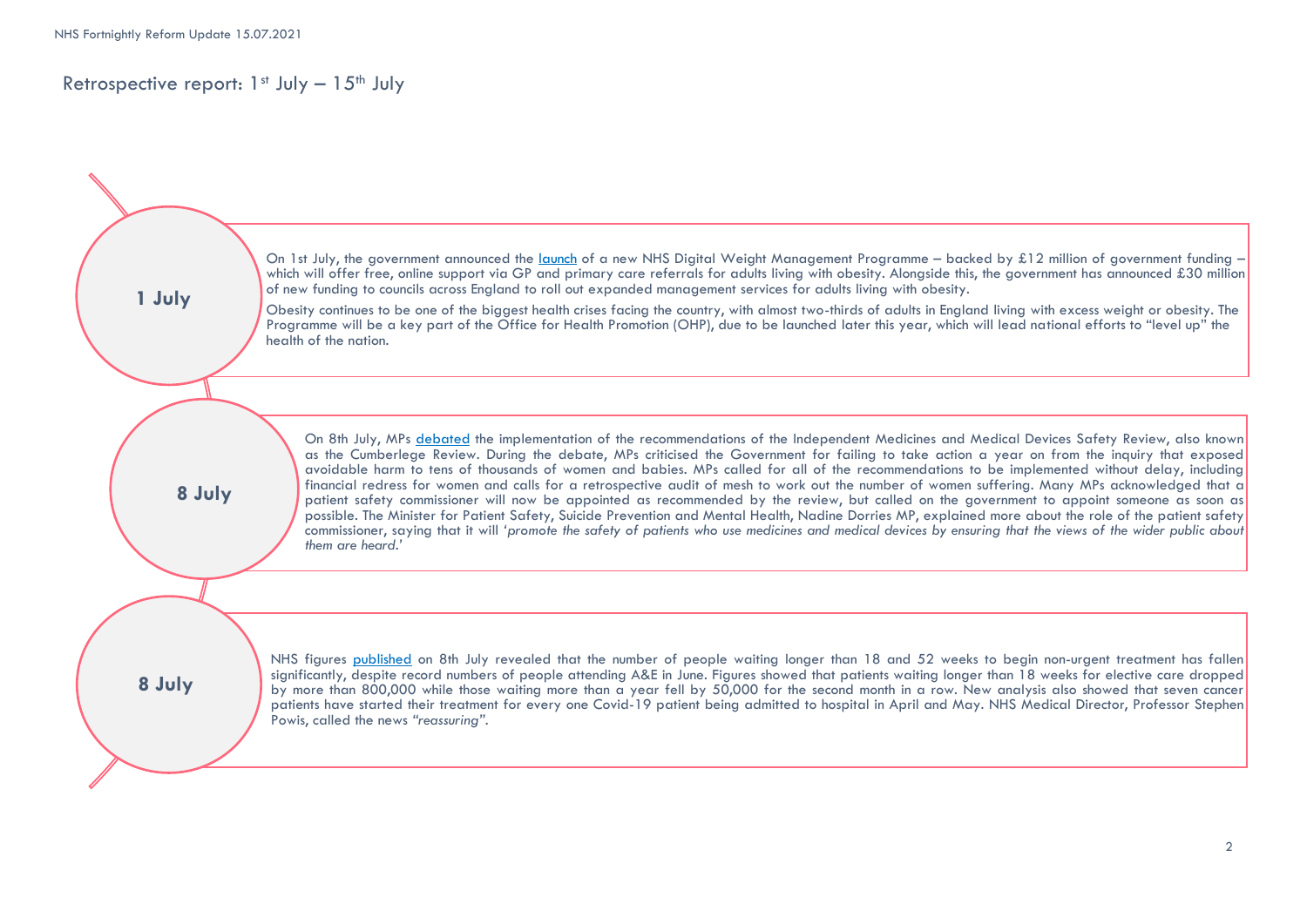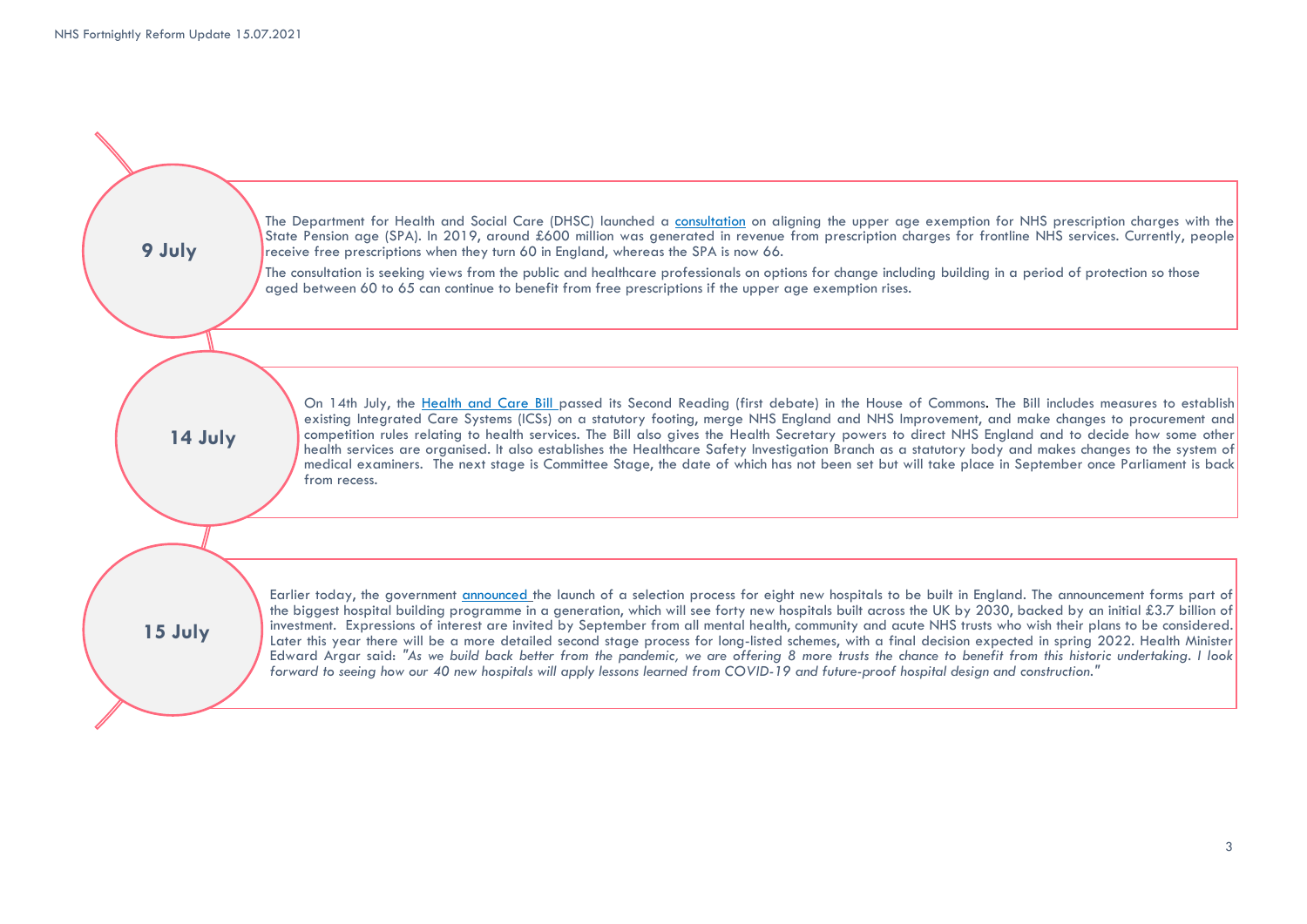Lookahead: 16<sup>th</sup> July – 29<sup>th</sup> July *(Parliament is in recess from 22 July-6 September)* 

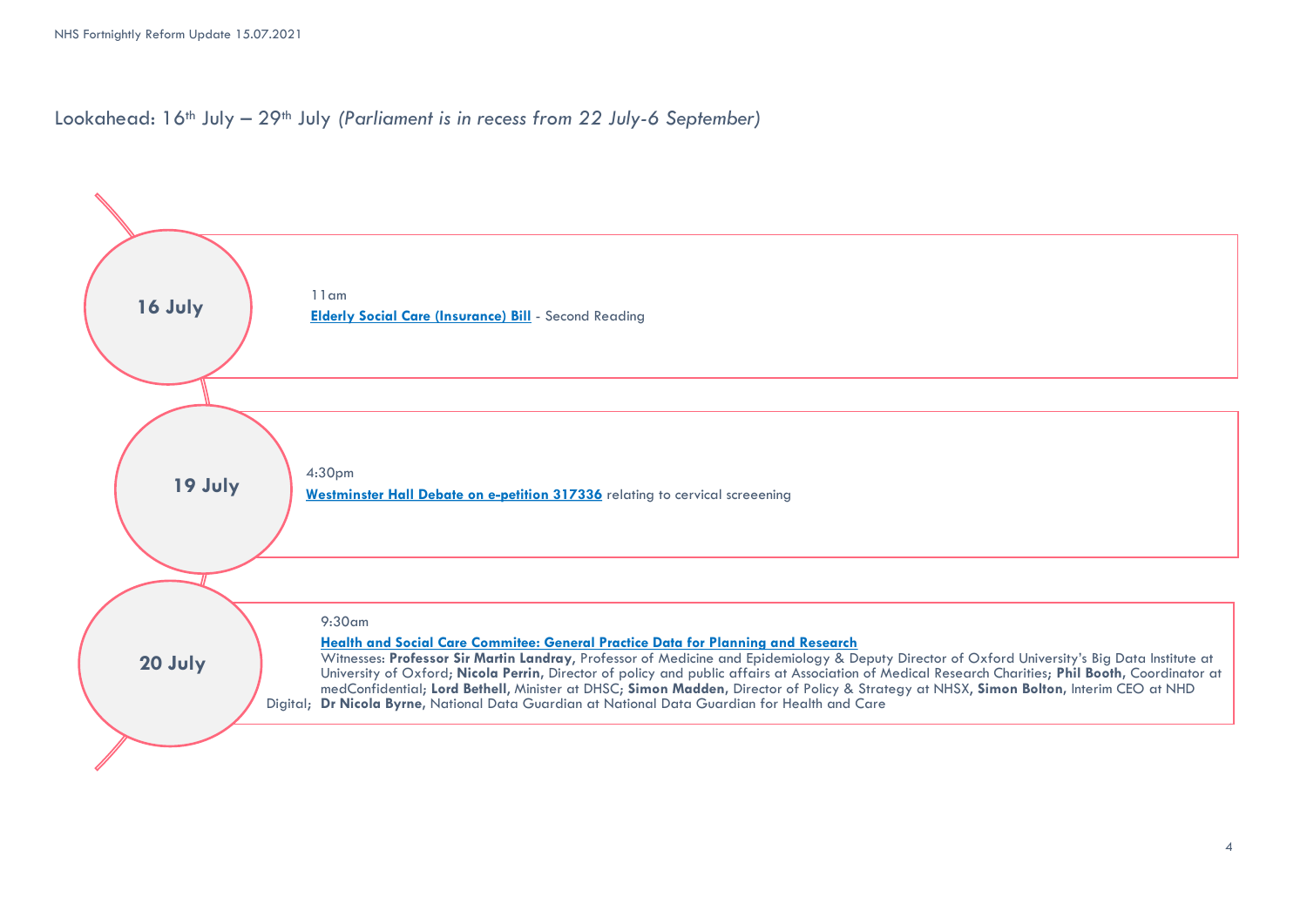### **Relevant Select Committee Inquiries that are currently open**

- **Public Accounts Committee -** [Digital Transformation in the NHS](https://committees.parliament.uk/work/479/digital-transformation-in-the-nhs/)
- **Public Accounts Committee** [NHS nursing workforce](https://committees.parliament.uk/work/373/nhs-nursing-workforce/)
- **Public Accounts Committee -** [Adult social care markets](https://committees.parliament.uk/work/1135/adult-social-care-markets/)
- **Public Accounts Committee -** [COVID-19: Government procurement and supply of personal protective equipment](https://committees.parliament.uk/work/731/covid19-government-procurement-and-supply-of-personal-protective-equipment/)
- **Health and Social Care Committee –** [Social Care: funding and workforce](https://committees.parliament.uk/work/136/social-care-funding-and-workforce/)
- **Health and Social Care Committee -** [Workforce burnout and resilience in the NHS and social care](https://committees.parliament.uk/work/494/workforce-burnout-and-resilience-in-the-nhs-and-social-care/)
- **Health and Social Care Committee -** [Coronavirus: lessons learnt](https://committees.parliament.uk/work/657/coronavirus-lessons-learnt/)
- **Health and Social Care Committee -** [Coronavirus: recent developments](https://committees.parliament.uk/work/930/coronavirus-recent-developments/)
- **Health and Social Care Committee -** [Department's White Paper on health and social care](https://committees.parliament.uk/work/1068/departments-white-paper-on-health-and-social-care/)
- **Health and Social Care Committee -** [Treatment of autistic people and individuals with learning disabilities](https://committees.parliament.uk/work/1026/treatment-of-autistic-people-and-individuals-with-learning-disabilities/)
- **Health and Social Care Committee -** [Safety of maternity services in England](https://committees.parliament.uk/work/472/safety-of-maternity-services-in-england/)
- **Health and Social Care Committee –** [Supporting those with dementia and their carers](https://committees.parliament.uk/work/1231/supporting-those-with-dementia-and-their-carers/)
- **Health and Social Care Committee -** [General Practice Data for Planning and Research](https://committees.parliament.uk/work/1407/general-practice-data-for-planning-and-research/)
- **Health and Social Care Committee -** [Cancer Services](https://committees.parliament.uk/work/1377/cancer-services/)
- **Housing, Communities and Local Government Committee -** [Long term funding of adult social care](https://committees.parliament.uk/work/1080/long-term-funding-of-adult-social-care/)
- **COVID-19 Committee -** [The long-term impact of the pandemic on parents and families](https://committees.parliament.uk/work/1121/the-longterm-impact-of-the-pandemic-on-parents-and-families/)

#### **Relevant Consultations that are currently open**

- **Department of Health and Social Care -** [Standard adult ready-to-drink oral nutritional supplements: ACBS policy](https://www.gov.uk/government/consultations/oral-nutritional-supplements-acbs-policy)
- **Department of Health and Social Care -** [The appointment and operation of the Patient Safety Commissioner](https://www.gov.uk/government/consultations/the-appointment-and-operation-of-the-patient-safety-commissioner)